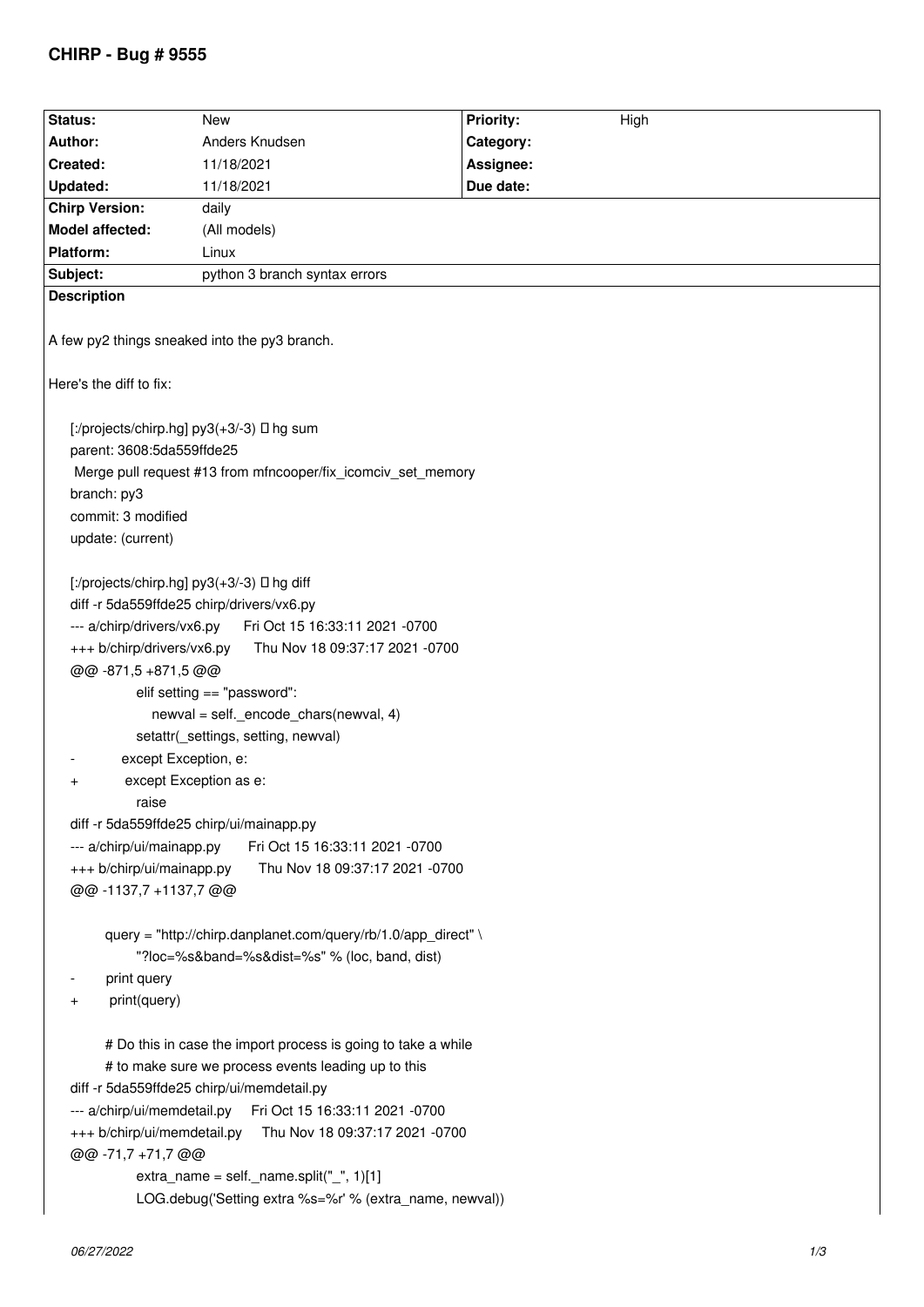```
 self._memory.extra[extra_name].value = newval
```
*- except settings.InternalError, e:*

```
+ except settings.InternalError as e:
self._errfn(self._name, str(e))
return str(e)
```
 *else:*

*[:/projects/chirp.hg] py3(+3/-3) ☿*

## **History**

## **#1 - 11/18/2021 08:48 am - Anders Knudsen**

*Well. Actually, the py3 branch is littered with py2 constructs... :-/*

*Failed to import /nvme2/projects/chirp.hg/chirp/drivers/kyd: invalid syntax (kyd.py, line 503) Failed to import /nvme2/projects/chirp.hg/chirp/drivers/radioddity\_r2: invalid syntax (radioddity\_r2.py, line 614) Failed to import /nvme2/projects/chirp.hg/chirp/drivers/baofeng\_common: invalid syntax (baofeng\_common.py, line 167) Failed to import /nvme2/projects/chirp.hg/chirp/drivers/retevis\_rt23: invalid syntax (retevis\_rt23.py, line 849) Failed to import /nvme2/projects/chirp.hg/chirp/drivers/ftm350: invalid syntax (ftm350.py, line 281) Failed to import /nvme2/projects/chirp.hg/chirp/drivers/ap510: invalid syntax (ap510.py, line 383) Failed to import /nvme2/projects/chirp.hg/chirp/drivers/th\_uv8000: invalid syntax (th\_uv8000.py, line 1489) Failed to import /nvme2/projects/chirp.hg/chirp/drivers/gmrsuv1: invalid syntax (baofeng\_common.py, line 167) Failed to import /nvme2/projects/chirp.hg/chirp/drivers/bjuv55: invalid syntax (bjuv55.py, line 650) Failed to import /nvme2/projects/chirp.hg/chirp/drivers/ft7100: invalid syntax (ft7100.py, line 571) Failed to import /nvme2/projects/chirp.hg/chirp/drivers/tdxone\_tdq8a: invalid syntax (tdxone\_tdq8a.py, line 304) Failed to import /nvme2/projects/chirp.hg/chirp/drivers/ft2d: invalid syntax (ft1d.py, line 1893) Failed to import /nvme2/projects/chirp.hg/chirp/drivers/fd268: invalid syntax (fd268.py, line 793) Failed to import /nvme2/projects/chirp.hg/chirp/drivers/ft90: invalid syntax (ft90.py, line 335) Failed to import /nvme2/projects/chirp.hg/chirp/drivers/kguv8dplus: invalid syntax (kguv8dplus.py, line 421) Failed to import /nvme2/projects/chirp.hg/chirp/drivers/anytone: invalid syntax (anytone.py, line 180) Failed to import /nvme2/projects/chirp.hg/chirp/drivers/vxa700: invalid syntax (vxa700.py, line 180) Failed to import /nvme2/projects/chirp.hg/chirp/drivers/ftm3200d: invalid syntax (ft1d.py, line 1893) Failed to import /nvme2/projects/chirp.hg/chirp/drivers/th7800: invalid syntax (th7800.py, line 539) Failed to import /nvme2/projects/chirp.hg/chirp/drivers/bf-t1: invalid syntax (bf-t1.py, line 228) Failed to import /nvme2/projects/chirp.hg/chirp/drivers/ft70: invalid syntax (ft70.py, line 1165) Failed to import /nvme2/projects/chirp.hg/chirp/drivers/ft8100: Missing parentheses in call to 'print'. Did you mean print(self.VARIANT, number, tx\_freq, mem.freq)? (ft8100.py, line 178) Failed to import /nvme2/projects/chirp.hg/chirp/drivers/wouxun: invalid syntax (wouxun.py, line 277) Failed to import /nvme2/projects/chirp.hg/chirp/drivers/kguv9dplus: invalid syntax (kguv9dplus.py, line 880) Failed to import /nvme2/projects/chirp.hg/chirp/drivers/kguv8e: invalid syntax (kguv8e.py, line 340) Failed to import /nvme2/projects/chirp.hg/chirp/drivers/ts590: invalid syntax (ts590.py, line 1647) Failed to import /nvme2/projects/chirp.hg/chirp/drivers/th\_uv3r: invalid syntax (wouxun.py, line 277) Failed to import /nvme2/projects/chirp.hg/chirp/drivers/retevis\_rt1: invalid syntax (retevis\_rt1.py, line 729) Failed to import /nvme2/projects/chirp.hg/chirp/drivers/anytone\_ht: invalid syntax (anytone\_ht.py, line 236) Failed to import /nvme2/projects/chirp.hg/chirp/drivers/vgc: invalid syntax (vgc.py, line 1413) Failed to import /nvme2/projects/chirp.hg/chirp/drivers/ft450d: invalid syntax (ft450d.py, line 502) Failed to import /nvme2/projects/chirp.hg/chirp/drivers/bj9900: invalid syntax (bj9900.py, line 181) Failed to import /nvme2/projects/chirp.hg/chirp/drivers/th9800: invalid syntax (th9800.py, line 601) Failed to import /nvme2/projects/chirp.hg/chirp/drivers/ft60: invalid syntax (ft60.py, line 406) Failed to import /nvme2/projects/chirp.hg/chirp/drivers/baofeng\_uv3r: invalid syntax (baofeng\_uv3r.py, line 54) Failed to import /nvme2/projects/chirp.hg/chirp/drivers/radtel\_t18: invalid syntax (radtel\_t18.py, line 481)*